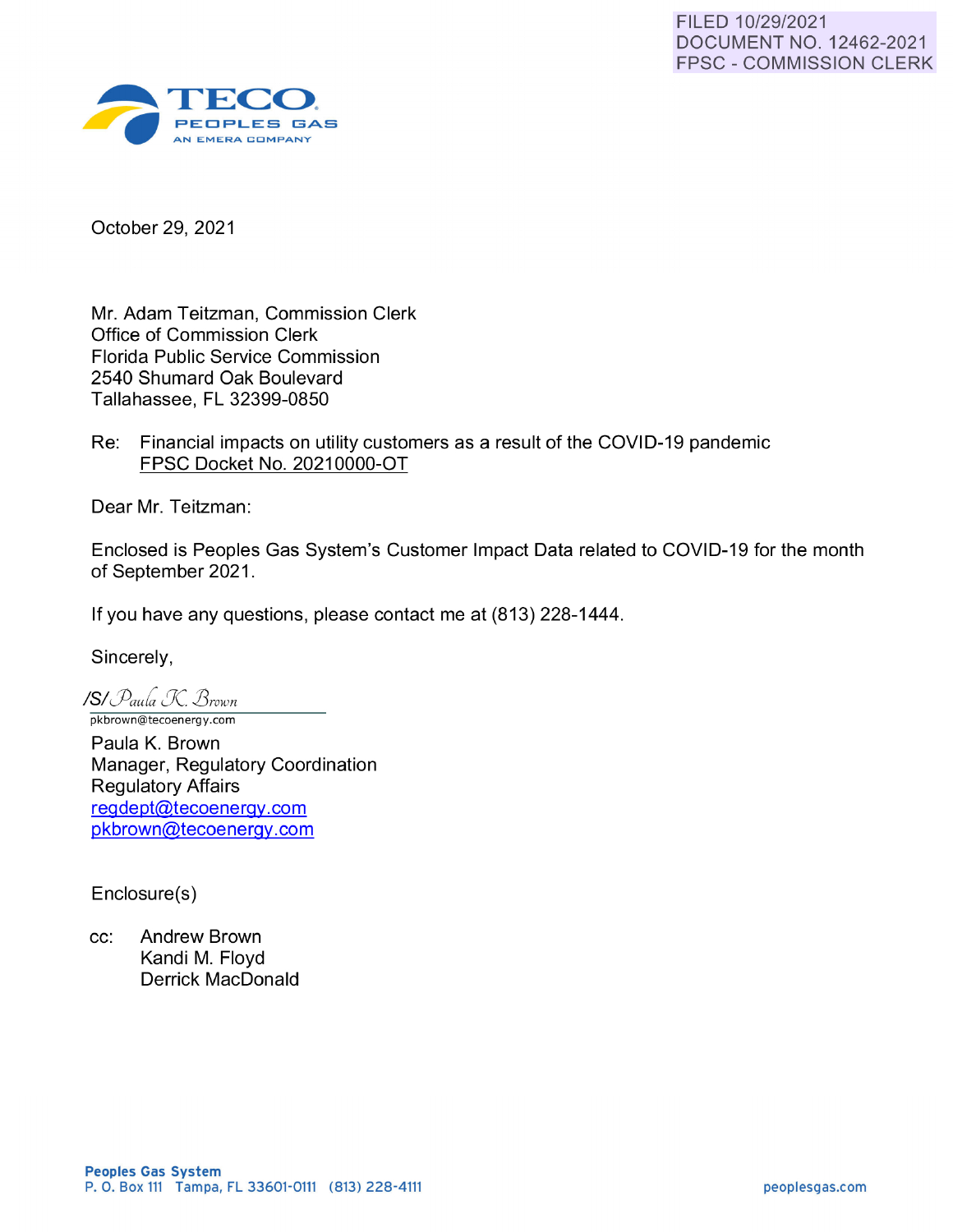## **PEOPLES GAS SYSTEM UNDOCKETED- CUSTOMER IMPACT DATA - COVID-19 FILED: OCTOBER 29, 2021 PAGE 1 OF 1**

## **Customer Impact Data Related to COVID-19**

**Utility: Peoples Gas** 

**Reporting Month:** September 2021 *The report should include data as of the last day of reporting month* 

*and is due by the last day of the following month*

|                                                                                                    | <b>Delinquent Accounts</b>  |                                            |
|----------------------------------------------------------------------------------------------------|-----------------------------|--------------------------------------------|
| Number of Accounts 60 -89 days past due                                                            | <b>Reporting Month</b>      | <b>Prior Year Month</b>                    |
| Residential                                                                                        | 2.906                       | 3.338                                      |
| Commercial / Industrial                                                                            | 100                         | 214                                        |
| Number of Accounts 90+ days past due                                                               | <b>Reporting Month</b>      | <b>Prior Year Month</b>                    |
| Residential                                                                                        | 5.276                       | 10.762                                     |
| Commercial / Industrial                                                                            | 208                         | 920                                        |
|                                                                                                    | <b>Amount in Arrears</b>    |                                            |
| Amount 60 -89 days past due                                                                        | <b>Reporting Month</b>      | <b>Prior Year Month</b>                    |
| Residential                                                                                        | \$293,453                   | \$350,594                                  |
| Commercial / Industrial                                                                            | \$118,861                   | \$179,988                                  |
| Amount 90+ days past due                                                                           | <b>Reporting Month</b>      | <b>Prior Year Month</b>                    |
| Residential                                                                                        | \$528,783                   | \$1,153,352                                |
| Commercial / Industrial                                                                            | \$360,608                   | \$741,506                                  |
|                                                                                                    | <b>Payment Arrangements</b> |                                            |
| <b>Number of New Payment Arrangements</b>                                                          | <b>Reporting Month</b>      | March 2020 through Current<br>(cumulative) |
| Residential                                                                                        | 2.403                       | 38.107                                     |
| Commercial / Industrial                                                                            | 237                         | 4.314                                      |
| <b>Average Duration of New Payment Arrangement</b>                                                 | <b>Reporting Month</b>      | ------                                     |
| Residential                                                                                        | 24                          | ---                                        |
| Commercial / Industrial                                                                            | 20                          |                                            |
| Percent of Customers Under a Payment Arrangement                                                   | <b>Reporting Month</b>      | -----                                      |
| Residential <sup>1</sup>                                                                           | 0.4%                        | ---                                        |
| Commercial / Industrial <sup>2</sup>                                                               | 0.3%                        | ---                                        |
| Number of residential customers under a payment arrangement/total number of residential customers. |                             |                                            |

' Number of residential customers under a payment arrangement/total number of residential customers.<br><sup>2</sup> Number of commercial-industrial customers under a payment arrangement/total number of commercial-industrial customers

| <b>Bad Debt</b>                                                                                                                                               |                        |                                            |  |  |
|---------------------------------------------------------------------------------------------------------------------------------------------------------------|------------------------|--------------------------------------------|--|--|
| *Incremental Bad Debt                                                                                                                                         | <b>Reporting Month</b> | March 2020 through Current<br>(cumulative) |  |  |
| Incremental Bad Debt <sup>3</sup>                                                                                                                             | (S20.764)              | \$565,748                                  |  |  |
| <sup>3</sup> Difference between reporting month and the average of the same month for the prior three years; excluding any prior months that were impacted by |                        |                                            |  |  |
| named hurricanes. If a prior month is excluded, provide an explanation.                                                                                       |                        |                                            |  |  |

|                                                                           | <b>Late Fees</b>                 |                                                     |
|---------------------------------------------------------------------------|----------------------------------|-----------------------------------------------------|
| <b>Number of Assessed Late Fees</b>                                       | <b>Reporting Month</b>           | <b>Prior Year Month</b>                             |
| Residential                                                               | 57.653                           | 57,719                                              |
| Commercial / Industrial                                                   | 5.136                            | 6.469                                               |
|                                                                           | <b>Discontinuance of Service</b> |                                                     |
| Number of Customers who received a Notice of Discontinuance<br>of Service | <b>Reporting Month</b>           | <b>Prior Year Month</b>                             |
| Residential                                                               | 2.422                            | 2.138                                               |
| Commercial / Industrial                                                   | 1.636                            | 1.492                                               |
| <b>Number of Customers Disconnected from Service</b>                      | <b>Reporting Month</b>           | <b>Prior Year Month</b>                             |
| Residential                                                               | 707                              | 467                                                 |
| Commercial / Industrial                                                   | 111                              | 164                                                 |
| <b>Number of Customers Reconnected to Service</b>                         | <b>Reporting Month</b>           | <b>Prior Year Month</b>                             |
| Residential                                                               | 551                              | 183                                                 |
| Commercial / Industrial                                                   | 76                               | 73                                                  |
|                                                                           | <b>Customer Communications</b>   |                                                     |
| <b>Communications</b>                                                     | <b>Reporting Month</b>           | March 2020 through Current<br>(cumulative)          |
|                                                                           | Coolel Modio Doot 1              | COVID -19 Mass emails - 3<br>Social Media Post - 56 |

| Customer-wide COVID-related mass communications (paper, email, phone<br>calls, social media, etc.)       | Social Media Post -1                                                                                                                                                                   | гээстаг глесна г ом - эо<br><b>Bill Onsert - 2</b><br>News Release - 4<br>Print Message on Bill - 3<br><b>Website Update -3</b>                                                                                                                                                                   |
|----------------------------------------------------------------------------------------------------------|----------------------------------------------------------------------------------------------------------------------------------------------------------------------------------------|---------------------------------------------------------------------------------------------------------------------------------------------------------------------------------------------------------------------------------------------------------------------------------------------------|
| Targeted COVID-related communications to individual customers (paper,<br>email, phone calls, text, etc.) | Gas Phone Calls - 711<br>Gas Final Notices - 2,794<br><b>Combination Billing</b><br>(PGS&TEC) - Phone Calls -<br>46<br>Combination<br>Billing(PGS&TEC) Final<br><b>Notices - 1.264</b> | <b>Gas Emails - 15.755</b><br>Gas Phone Calls - 19,432<br>Gas Final Notices - 39.897<br><b>Combination Billing (PGS&amp;TEC)</b><br><b>Emails - 6.895</b><br><b>Combination Billing (PGS&amp;TEC)</b><br>Phone Calls -2.954<br><b>Combination Billing (PGS&amp;TEC)</b><br>Final Notices - 12.436 |

| <b>Customer Communications</b>                                                                                                                                                                                                                                       |
|----------------------------------------------------------------------------------------------------------------------------------------------------------------------------------------------------------------------------------------------------------------------|
| Please provide samples of any new communication/media notices provided to customers concerning the utility's past-due accounts / payment<br>arrangements / late payment waivers / disconnection / reconnection policies issued within the last 30-days. Attachment 1 |
| In the past 30-days, has the utility made changes to, or implemented new, policies related to past-due accounts / payment arrangements / late payment<br>waivers / disconnection / reconnection? If so, please explain. N/A                                          |